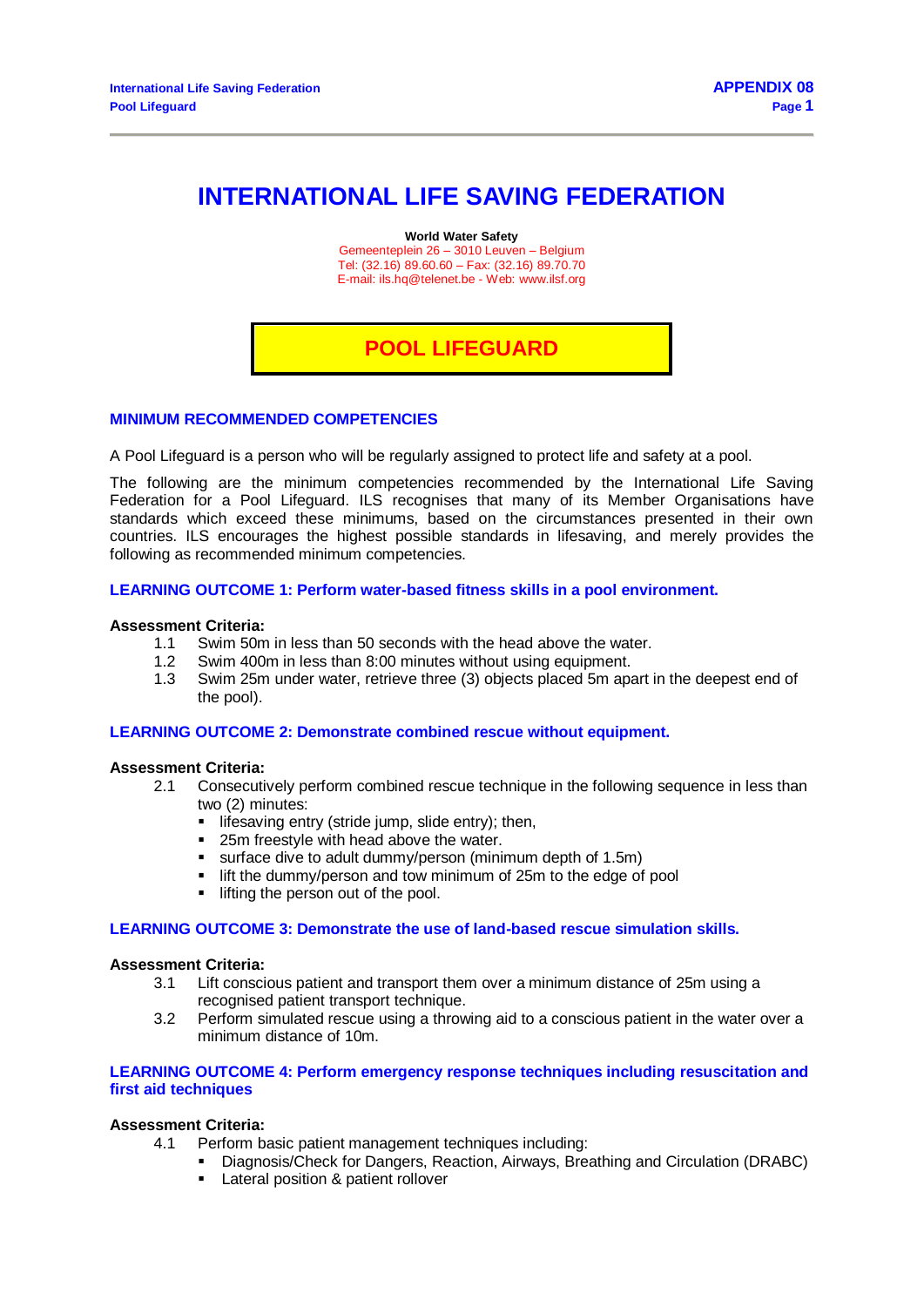- Calling for help
- 4.2 Perform resuscitation techniques including:
	- Expired Air Resuscitation (EAR) for adults, children, infants
	- Cardio Pulmonary Resuscitation (CPR) for adults, children, infants
	- One and two-person CPR operation<br>• Set up and use oxygen equipment
	- Set up and use oxygen equipment
- 4.3 Identify and perform first aid techniques for managing injury and emergency including:
	- **Patient management** 
		- Identify and managing injuries (i.e. shock, fractures, arterial and venal bleeding, spinal injury etc)

## **LEARNING OUTCOME 5: Document medical knowledge about a range of conditions associated with rescues.**

#### **Assessment Criteria:**

- 5.1 Describe the application of appropriate emergency treatments in a rescue situation including CPR and spinal management.
- 5.2 Describe the use of medical equipment in emergency situations.
- 5.3 Identify regulations pertinent to managing emergency medical situations.
- 5.4 Identify and list medical services available for support in an emergency medical situation.

## **LEARNING OUTCOME 6: Choose and plan strategies to manage basic emergencies.**

#### **Assessment Criteria:**

- 6.1 Identify and select possible strategies for water rescues and emergencies.
- 6.2 Identify and solve potential problems for putting plans into place.
- 6.3 Design a basic emergency management plan.
- 6.4 Practice emergency management plan.
- 6.5 Review and modify basic emergency management plan.

## **LEARNING OUTCOME 7: Identify and describe issues related to the facility/workplace.**

#### **Assessment Criteria:**

- 7.1 List the specifications of the pool including depth, access, use of spas or saunas etc.
- 7.2 List the nearest available safety services.
- 7.3 Find and use potential resources for use in rescue.

## **ASSESSMENT STRATEGY**

These learning outcomes are best assessed using the following common assessment methods:

- Observation (personal, video review)
- Oral questioning
- Written examination (short answer, multiple choice)
- **Simulated rescue scenario**